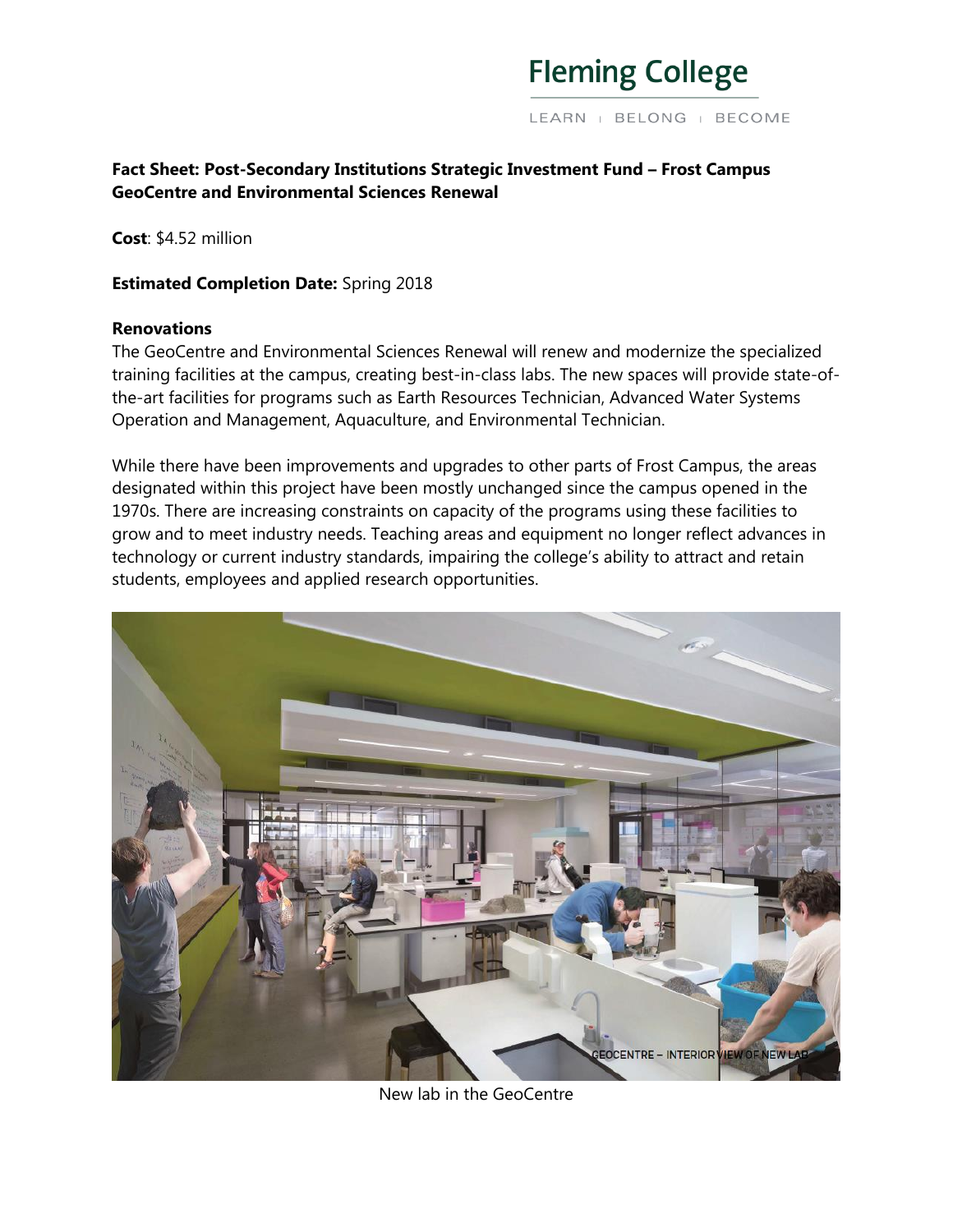Here is a summary of the renovations:

- Renovation and expansion of the existing GeoCentre laboratories the area will be reconfigured as two new geology labs, two new storage rooms, four new offices, and a realigned corridor.
- Renovating the existing Hatchery Lab/classroom into a dedicated classroom and adding two new Environmental Science labs at the east end of the main building.
- Labs will be improved with contemporary material finishes, new furnishings, and stateof-the-art learning technologies. The labs will feature flexibility in design and layout to accommodate changing needs over time.
- Adding a secondary entrance to the east wing, along with an elevator and ramp, to improve access and circulation among the labs and classrooms on the three levels of the building in the east wing.
- Renewing technology and AV infrastructure that is outdated and not able to support current skills training needs and future trends

# **Sustainability**

The project includes significant sustainability improvements. The new lighting, mechanical and electrical systems will provide the building with a much higher level of efficiency. When the areas are not in use, systems can be set so that minimal amounts of energy are being used.

As well, portions of the building envelope and roof will be refitted to be fully insulated, minimizing heat loss and gain. The current envelope contains little insulation value and suffers from air and water infiltration.



New secondary entrance